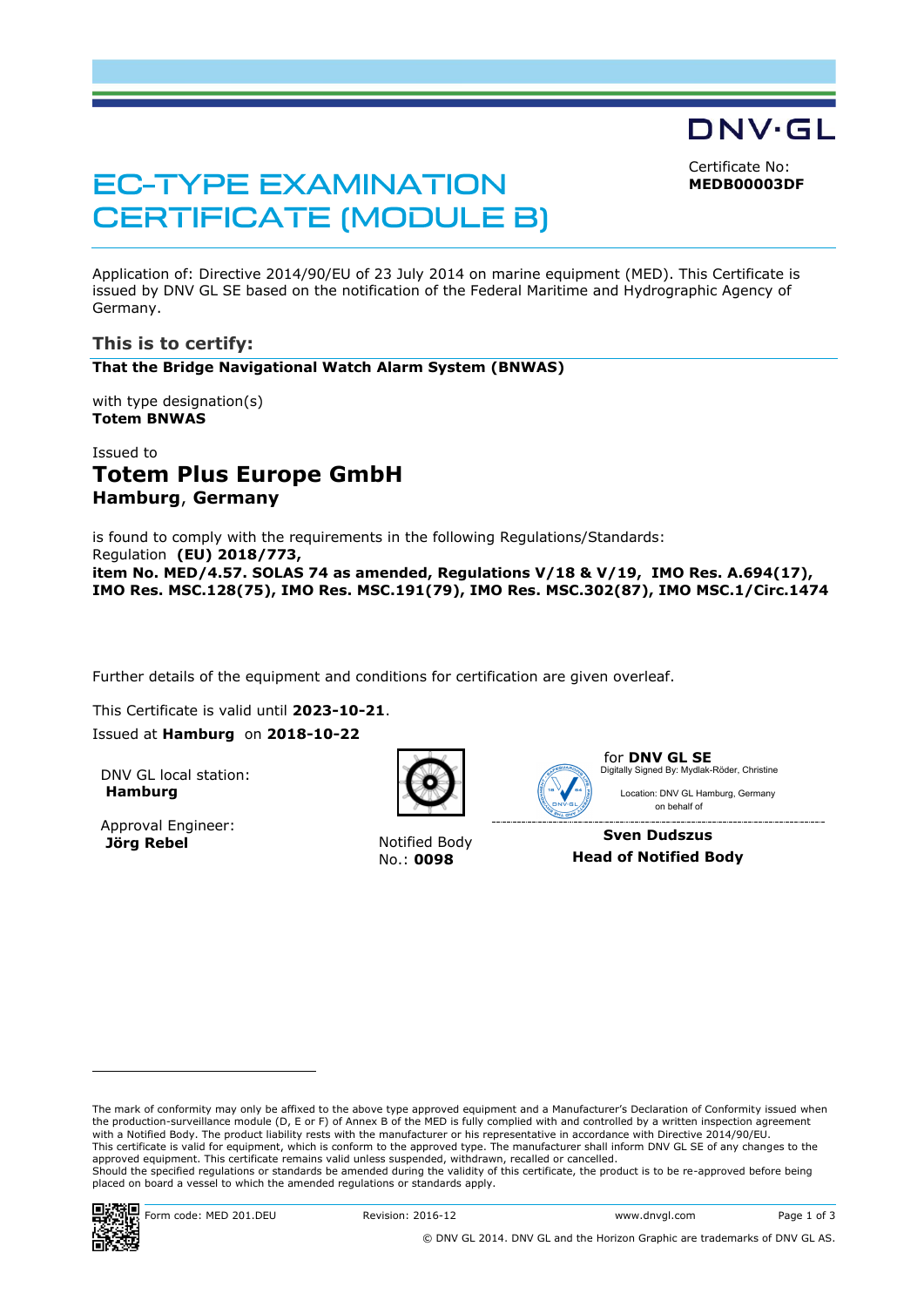Job Id: **344.1-007580-1** Certificate No: **MEDB00003DF**

### **Product description**

The Totem Plus Bridge Navigational Watch Alarm System consists of the following equipment:

| Touch Screen Display:<br>I/O Unit: | MON1.0<br>CBS1.0                        |
|------------------------------------|-----------------------------------------|
| Buzzer:                            | BZ1.0                                   |
| Reset Unit:                        | $RU1.1$ (max. 6)                        |
| Wing Reset Unit:                   | WR1.1 (2 substitutive with Reset Units) |
| Alarm Unit:                        | AU1.0 (max. 20 in 7 groups)             |
| Main Unit Cable:                   | CB2.0-03 (5m)                           |
| MotionDetector:                    | SRX360N (max. 8 in 4 groups)            |
| Software version:                  | Totem BAMS V5.X                         |

Up to 10 additional Wing Reset Units can be installed as additional bridge visual indications, audible alarms, and remote audible alarms. The reset button will be blocked in this case.

## **Application/Limitation**

None

## **Type Examination documentation**

| <b>DNV</b>     | Document ID             | Rev.             | <b>Description</b>                                      |
|----------------|-------------------------|------------------|---------------------------------------------------------|
| GL             |                         |                  |                                                         |
| No             |                         |                  |                                                         |
|                | <b>TOTEMC 21335</b>     | 2010-11-23       | Report: EMC tests acc. to IEC 60945, 9 and 10           |
|                | <b>BNWAS</b>            |                  |                                                         |
| $\mathcal{P}$  | <b>TOTEMC 21335</b>     | 2011-05-31       | Report: EMC tests acc. to IEC 60945, 9 and 10           |
|                | <b>CBAS</b>             |                  |                                                         |
| 3              | <b>TOTENV IEC.21323</b> | $2010 - 12 - 16$ | Report: Environmental tests acc. to IEC 60945, 8.2 to   |
|                |                         |                  | 8.4, 8.7 and 11.2                                       |
| $\overline{4}$ |                         | 2.1              | Manual: Totem BAMS Installation Manual                  |
| 5              |                         | 2.1              | Manual: Totem BAMS User Manual                          |
| 6              | 45079                   | 2018-09-03       | Report: Tests acc. to IEC 62288, 4.4.1.2                |
| $\overline{7}$ | TB-TR-20010             | 2018-10-21       | Report: Tests acc. to IEC 62616, IEC 60945, 6.1 to 6.4, |
|                |                         |                  | 13 to 15 and IEC 62288                                  |

#### **Tests carried out**

- Performance testing: IEC 62616 (2010)
- 
- 
- Presentation of navigational information: IEC 62288 (2014)

# **Marking of product**

According to IEC 60945, Sect.4.9:

The product to be marked with following information, where practicable:

- Identification of the manufacturer,
- Equipment type number or model identification under which it was type tested,
- Serial number of the unit,
- Compass safe distance.

Alternatively, the marking may be presented on a display at equipment start-up, and in case of fixed equipment compass safe distance may be given in the equipment manual.

• Environmental testing: IEC 60945 (2002) incl. Corr.1 (2008) • Serial interface testing: IEC 61162-1 (2016), IEC 61162-2 (1998)